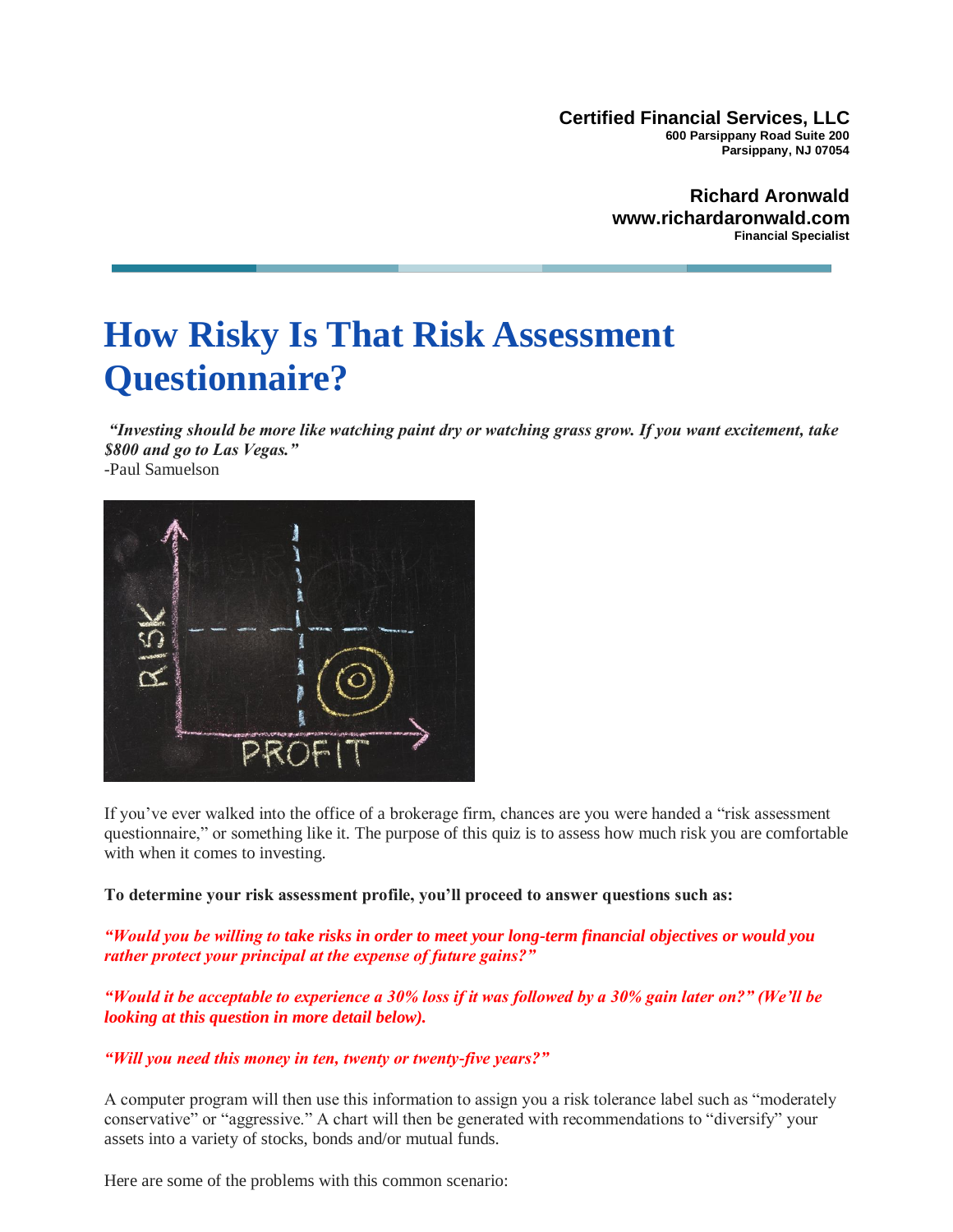#### **1. Only a limited menu of investment options are presented.**

If your broker presents you with a narrow choice of stocks or bonds, why wouldn't you question whether or not these are your only options? Unfortunately your broker may only be offering financial products rather than "financial strategies." Many brokers are often uninformed about any "out-of-the-box or Uncommon" financial strategies….this includes "fee-based only" advisors as well.

The consumer assumes that stocks, bonds, mutual funds or Hedge Funds are the preferred options, as no other choices are typically offered. You invest your assets according to the computer-generated chart, when your best strategies might be literally "off-the-chart"!

#### **2. Psychological pressure is brought to bear on the consumer by the risk assessment process.**

The questionnaires serve the purpose of convincing those taking it that a certain level of risk is necessary. You might withhold questions or protests rather than appear hesitant or foolish in front of a professional, especially one assuring you that you have plenty of time for the market to work its magic. You might be told that you "can afford to take some risk," or even that you need to take on risk due to the "low interest rate environment".

Stock Market "corrections" occur on a regular basis…when you are young, it is easier to leave your portfolio as is. As you get older, it is much more difficult to leave your portfolio as is. A 60 year old sees his/her account goes down substantially... psychologically, it is very difficult to just do nothing and leave your portfolio as is. Often, older investors make conservative changes ("Cash" position) during this "correction "and miss the upside should the market return to previous levels.

You may feel subtly pressured, but rest assured, stock market risk is not some necessary financial rite of passage, no matter what you are told.

## **3. The client is forced to act based solely on conjecture and speculation (otherwise known as guesswork).**

You might have the stomach for extreme sports such as Helicopter skiing or mountain-climbing, but that is not an indicator of how well you can stomach losing your hard-earned money. However, you will be asked to project how you will feel about hypothetical financial scenarios that will drive your investments for decades to come.

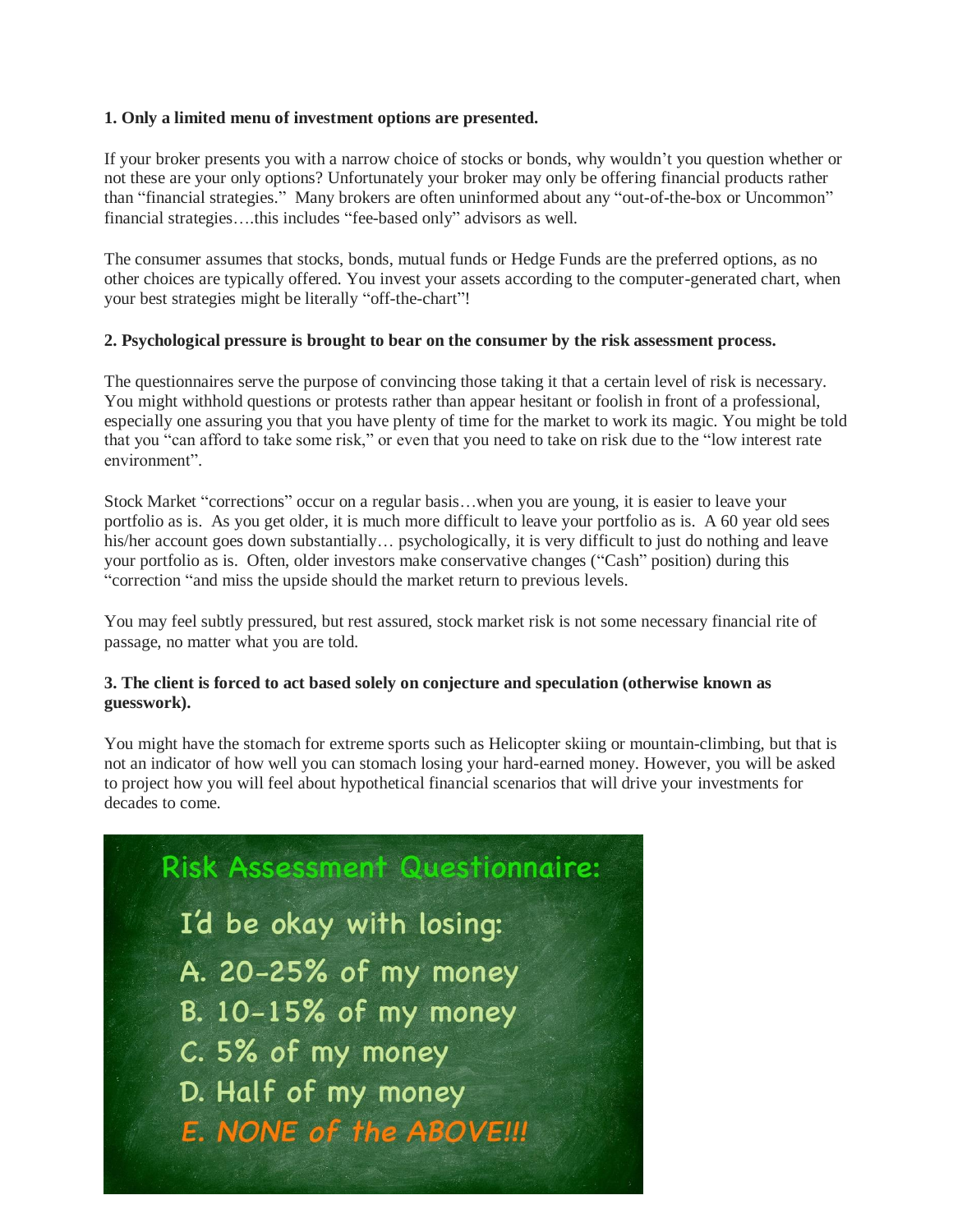## **4. The future performance of conservative, moderate or aggressive portfolios is also nothing more than a "best guess."**

The famous disclaimer goes "past results are no guarantee of future performance". And yet all the recommendations you receive will be based on the practice of looking at how similar investments performed in the past!

"We don't believe in guesswork when it comes to your risk." This ironic statement comes from the website of an advisory firm. Their clients can choose between 32 possible responses in an effort to provide "a technical approach to investment planning and management." Each choice is assigned a numerical value and then added up to arrive at a score that will dictate the entire basis of their financial approach.

However, none of the assigned categories (conservatively moderate, moderate, moderately aggressive and aggressive) present the possibility of a 45-50% loss, which many investors experienced in 2008-2009. Instead, a hypothetical \$100,000 portfolio is shown as having a limited range of growth and shrinkage:



Therefore, investors are asked to predict how much they are comfortable losing, while the broker cannot guarantee the portfolio will perform in those ranges.

## **5. An illusion of security is fostered by risk assessment questionnaires.**

A broker making recommendations might predict that a portfolio won't realize more than a 5 or 10% loss, when a much larger loss is actually feasible.

Even people who have lost 50% of their portfolio value doubt a repeat crash could happen again. The 2008- 2009 losses are seen as being a one-time glitch in the system, even though practices such as investing in derivatives, CDO's and other risky strategies with other people's money have either continued or resumed.

Even Berkshire Hathaway shares couldn't sidestep the economic downturn. In September 2008, Berkshire Hathaway shares had reached a high point of \$147,000. By March, 2009, that number had plummeted more than 52% to \$70,050. It eventually came back to \$147,000 per share.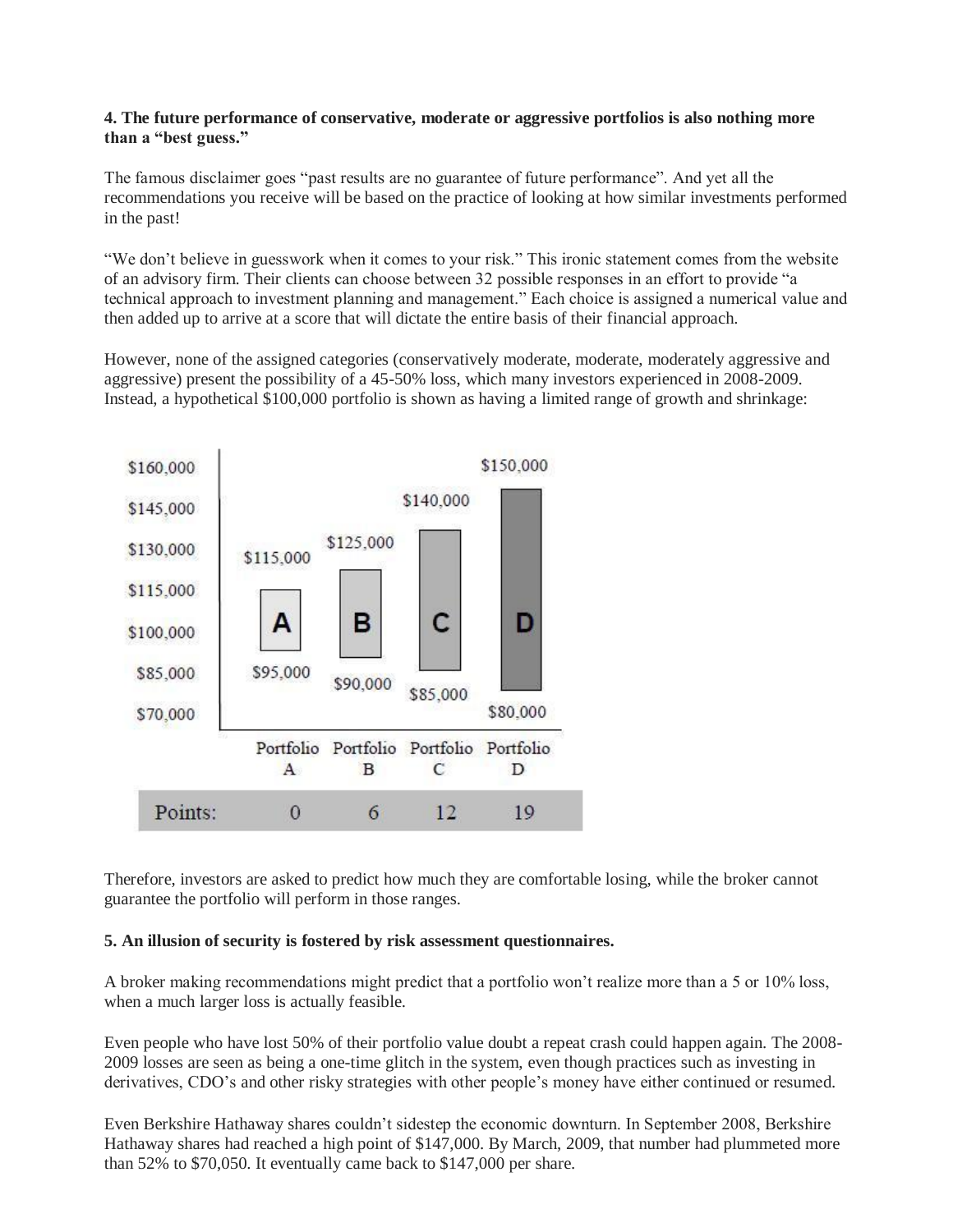If the most profitable investor of all time can be caught unaware by a Wall Street crash, how reliable will a questionnaire and a computer algorithm be in keeping your investments safe?

#### **6. An acceptable loss for whom?**

Remember the profile question that asked how an investor would feel about a 30% loss if it was followed by 30% gain? If you do the math, it is obvious that the question will catch most people off guard.

Let's say the hypothetical \$100,000 portfolio loses  $30\%$  — that would leave \$70,000. But then if there is a 30% increase, all is well, right? Not exactly, as 30% of \$70,000 would be \$21,000, bringing the principal back to only \$91,000. This is still a total loss of 9%, not counting any penalties or fees.

(That is the difference between the average rate of return versus the actual rate of return, and investors should be made aware of this.)

## **Who Benefits The Most From A Risk Profile?**



At this point, it should be clear that a risk assessment questionnaire may not be the best path for your financial future. In the words of Tamris, a financial consultancy firm, "An investor enters a wealth and asset management relationship with expectations. If these expectations are not carefully managed and assessed by the advisor, there will be conflicts later on in the relationship."

## *Ultimately, a risk assessment questionnaire is not the best way to start your financial strategy.*

If the investment strategy results in a low or negative return, it isn't the responsibility of the broker. After all, you were the one directing how your money was invested, according to risk tolerance levels determined by your profile. Checking off "Aggressive" tends to protect the broker (brokerage firm) far more than it does the investor.

A risk assessment questionnaire can also be used to get you to buy into such financial half-truths, such as:

- You can't get decent returns through safe investments.
- Big returns/gains are only obtained by those willing to embrace aggressive strategies.
- It is customary to let someone else control your assets until they are needed for retirement. Then to only give you what you need for income.
- It isn't your Broker's job to protect you from losses, it's only their job to help you assess your level of risk tolerance.

## **Learn the Whole Truth:**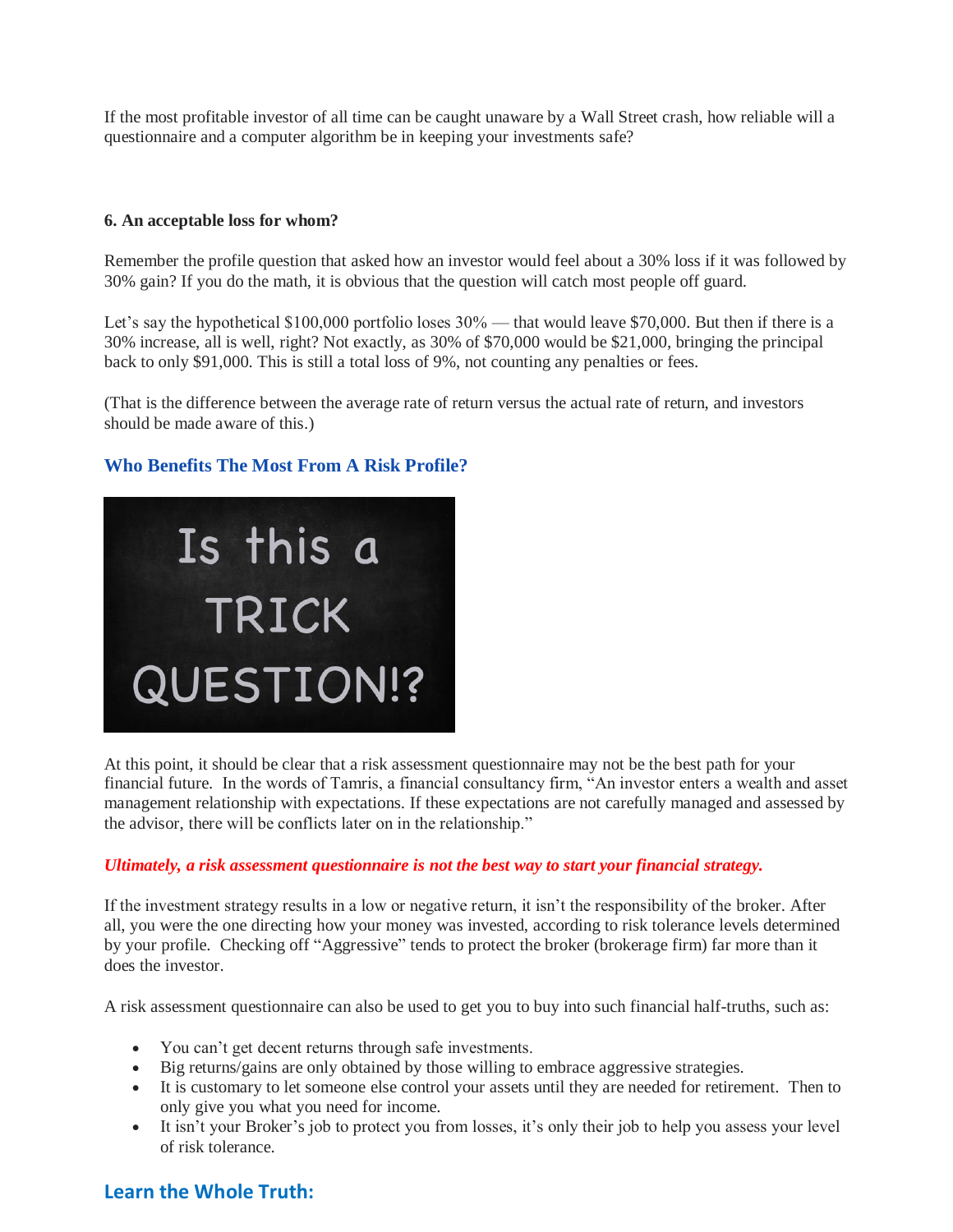There are simple financial strategies that you can implement to create "Financial Success" under many circumstances. Strategies that reduce your risk, increase Asset protection while achieving investment results you are comfortable with. Strategies that are in the best interest of you and your family rather than those who base their financial recommendations on risk assessment questionnaires.

Visit my website [www.richardaronwald.com](http://www.richardaronwald.com/) and go to "Resources" and read about these financial strategies. There are many books discussing these strategies ("Highly Recommend Readings") as well as many "Articles" and past "Newsletters". Or just call me  $\odot$